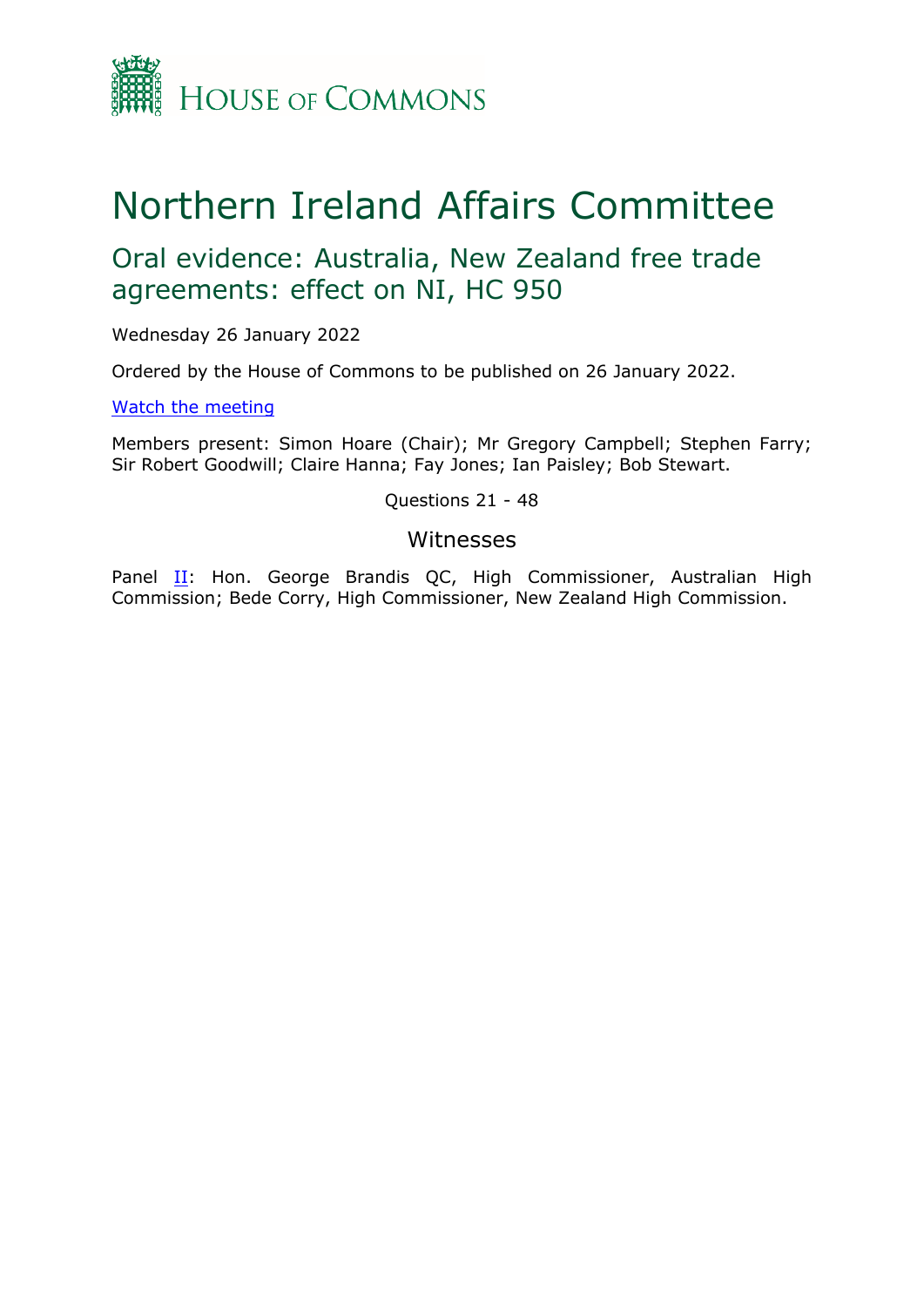

## <span id="page-1-0"></span>Examination of witnesses

Witnesses: Hon. George Brandis and Bede Corry.

Q21 **Chair:** Your Excellencies, welcome, and thank you for joining us this morning, particularly on Australia Day. It is great to welcome two of our closest Commonwealth friends and allies. I apologise for the timing of this morning's session, which doubtless conflicts with national celebrations going on within the High Commission, but you are both very welcome indeed. As I understand, you are both going to make a very short—I emphasise that with the very greatest of respect—opening statement, and then I am going to throw you to the tender mercies of the interrogatory force of this Committee.

*George Brandis:* Happy Australia Day to you and to all of your colleagues. The Australia-UK free trade agreement was signed on 17 December at a ceremony conducted virtually between London and Adelaide. I wonder if I might briefly make two very quick points.

First of all, of course, because we have heard from a spokesman from the farming sector in Northern Ireland in session 1, it is important to remind ourselves that this is an all-of-economy agreement. The benefits of the free trade agreement will be felt across the economy. They will be felt more by some sectors than others, but they will be felt across the economy.

At the end of 2019, shortly before the pandemic began, I actually visited Northern Ireland and I met with a number of industry leaders in Northern Ireland: with Devenish Nutrition, Powerscreen, CDE Global and the Lightyear Corporation. All of them did business with Australia. What was apparent to me was that there was an anaemic amount of business done with Australia from Northern Ireland, but Northern Ireland businesspeople were extremely eager for the free trade agreement, for the opportunities that it presented. I would respectfully submit to the Committee that, of course, when considering the FTA, this is not about one sector of the economy, and no doubt the same applies to New Zealand. It is about the benefits and opportunities to all sectors of the economy.

Last, let me briefly mention agriculture. I understand the sensitivities. Of course I do. That is why the Australia FTA builds in extremely extensive safeguards provisions that run for 15 years, potentially, to protect in particular the beef and sheep meat sectors. By the way, we do not expect at all that those safeguards will be triggered, because Australia is on the other side of the world. We have vast demand for protein from the countries to our near north in south-east Asia and east Asia, where most of our exports go. We expect that one of the consequences of the FTA is that there will be some elevation in the volume of exports of beef and sheep meat from an extremely low base, by the way, from Australia to the United Kingdom, but nowhere near enough to threaten any industry.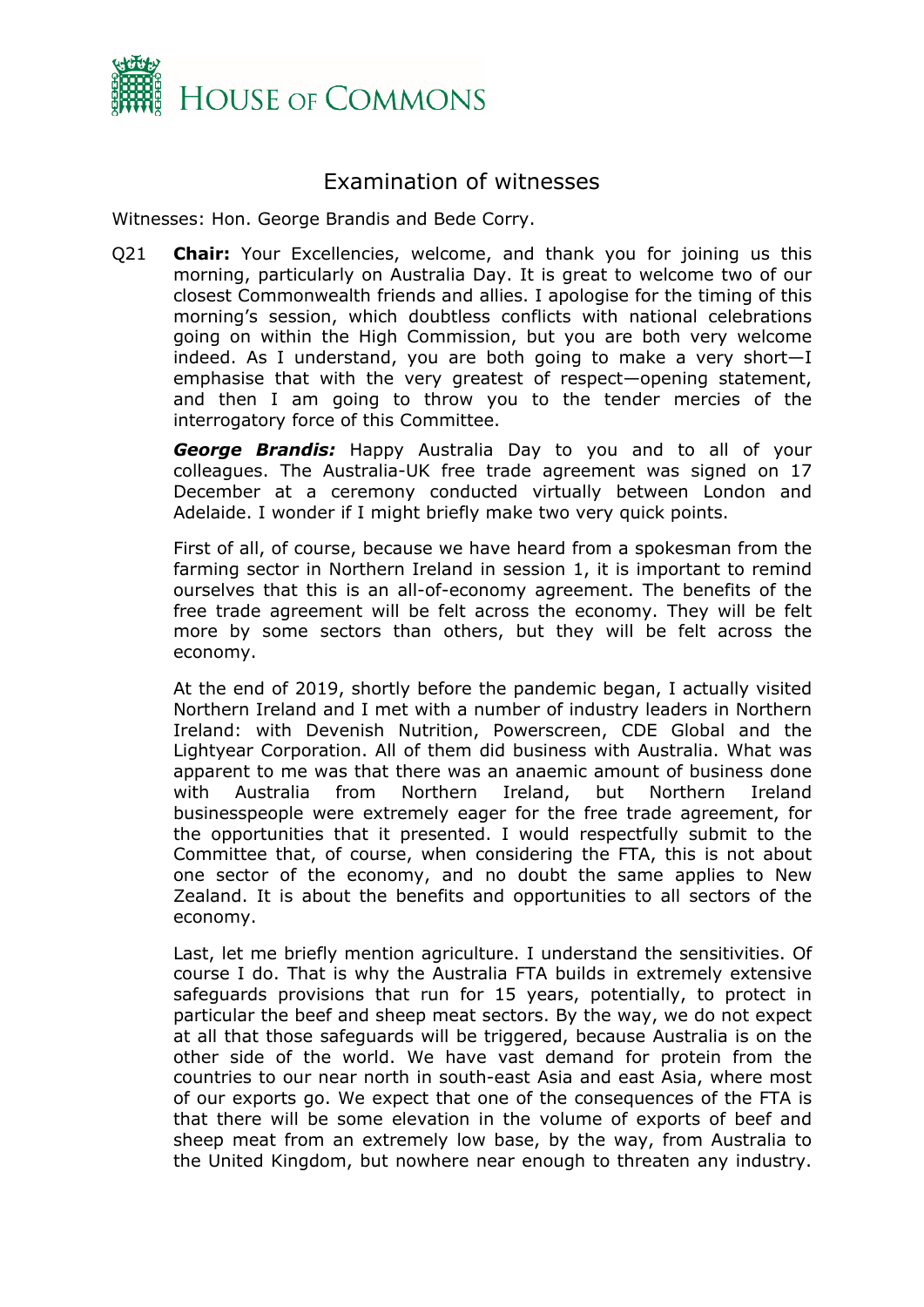

In the unlikely event that I am wrong about that, the safeguards mechanisms will be triggered.

*Bede Corry:* Thank you very much, Mr Chairman, members of the Committee and my Australian friend and colleague, the Honourable George Brandis QC. Happy Australia Day from your mates across the Tasman.

I had a written statement prepared but, in the interests of time, I will truncate that to the main points that I would like to convey, and then I will be very happy to take questions. I might just note that some of my answers will be qualified by the slightly different rate of progress that applies as between the Australia FTA and the New Zealand one. We reached our agreement in principle in October and our negotiators are furiously working on both sides to prepare the legal text so that it can be duly signed in the near future. In this respect—I hope not in others—we are a bit behind our Aussie mates.

There are a few big-picture points to make. The first is to echo a point from George Brandis about the whole-of-economy impact of this FTA. This is not solely about impact on one sector. It is about the opportunities for the United Kingdom as an extremely powerful exporting nation, including a nation that exports agricultural produce. This FTA is good news for British exporters, which in turn is good news for the British economy and for British jobs, whether that is in respect of goods or services or the ability of British people to live and work in New Zealand. It is of course going to be good news for your consumers, as they have better access to products like sauvignon blanc—it is a bit early right now to toast Australia Day with that, but we will hope to do it shortly—and Manuka honey.

The FTA is an extremely important milestone, affecting both cases on the pathway to UK accession to CPTPP, which would certainly be a terrific opportunity for British exporters.

Something that has not been discussed and I would be happy to amplify under questions is what I would call not just the whole-of-economy impact of the FTA but the whole-of-society impacts of the FTA, because we want our FTAs not only to deliver for our exporters but to deliver in the interests of climate change and sustainability, small and medium enterprises, women, rural communities and, in New Zealand's case importantly, indigenous people. New Zealand and the UK are in strong agreement on that. For that reason, the FTA will set quite an ambitious benchmark for future FTAs that either of us negotiate. It will include some of the most ambitious provisions we have ever negotiated on trade and the environment, including climate change. I will be very happy to amplify on this under your questions.

Again, to echo George's points about what the agreement achieves on agriculture, I know there are sensitivities about that. Here are a few quick facts. We have been exporting lamb to the United Kingdom for 140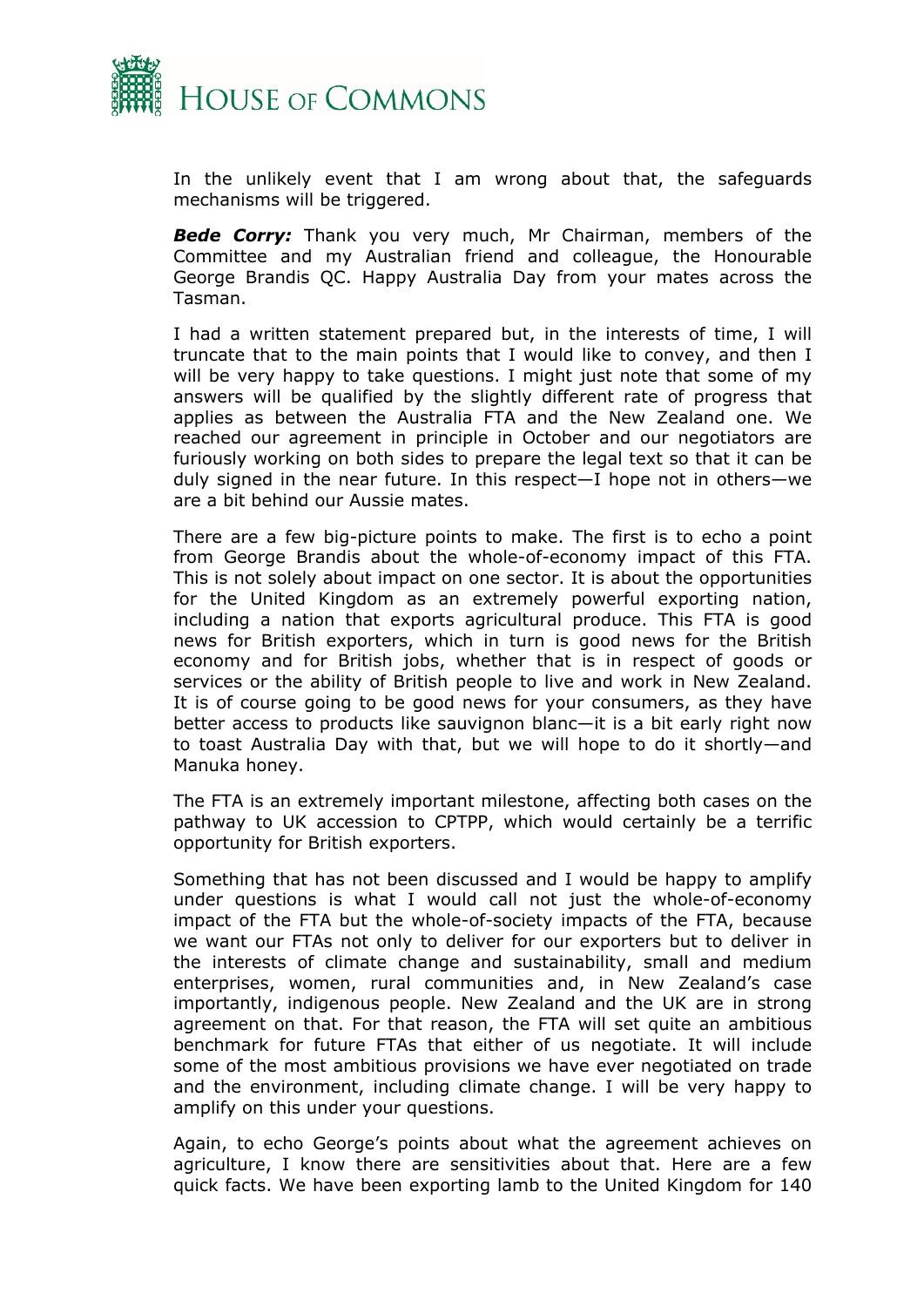

years without market disruption. We produce counter-seasonally, which ensures that lamb is available year-round in the UK. We produce just 6% of the world's sheep meat, 1% of its beef. Indeed, we face constraints, of a sustainability and a land use nature, on increasing production. We have very diverse export markets, with over 100 for lamb alone, including in geographically closer and fast-growing markets across Asia.

Finally, on standards, let me assure the Committee that New Zealanders are as attached to high production standards, food safety and animal welfare as their British cousins are. The FTA reflects that, whether it is in the chapters on SPS or the chapters on animal welfare. That commonality on standards is, in a sense, unsurprising, because as well as this FTA being an ambitious and market-opening one, it is in many other ways a reflection of our shared values. It both underpins and expresses the bonds that exist between our two great countries.

Q22 **Chair:** Thank you very much indeed. Excellencies, you talked about the 15 years. Can you both talk to what you assess to be the potential for headroom for growth? Mr Corry, you referenced your constraints in terms of environment, climate change, et cetera. What do you see the headroom for growth in your domestic production markets as being? There is a suspicion that, in essence, particularly but not exclusively the Australian meat producers are seeing that as their building up the headcount of stock period in order to, for want to a better phrase, flood the UK market. If you are able to dispel that, it would be great.

*George Brandis:* I do not think that is an operative motive or factor at all. To the extent that there is growth in demand for Australian beef, sheep meat and protein, that growth, as Bede has said, comes from the massively rapidly growing economies much closer to Australia in east Asia. That is the great source of population growth and economic growth in the world as far as the eye can see. Australian producers and Australian exporters who already service that market are constantly facing almost unfulfillable demands from it to export more product to countries in closer proximity to Australia than the United Kingdom.

It might be helpful if I put some figures around this discussion, because I want to illustrate to you just how tiny the current Australian penetration of your market is when it comes to beef and sheep meat. In the last year for which there was an account, ending in 2021, the volume of Australian beef exported to the United Kingdom was 1,027 tonnes. That represented about 1% of all UK imports of beef. By comparison, approximately 150,000 tonnes of beef were imported from the EU. That represented 93% of British beef imports in that year. Australia, under WTO rules, has a quota of some 4,670 tonnes. We only filled a quarter of our quota because the economies of scale did not work. It is only the really very high-end cuts of beef that you buy in the Harrods food hall, the real luxury goods, that we can afford to export to you because of the economies of scale.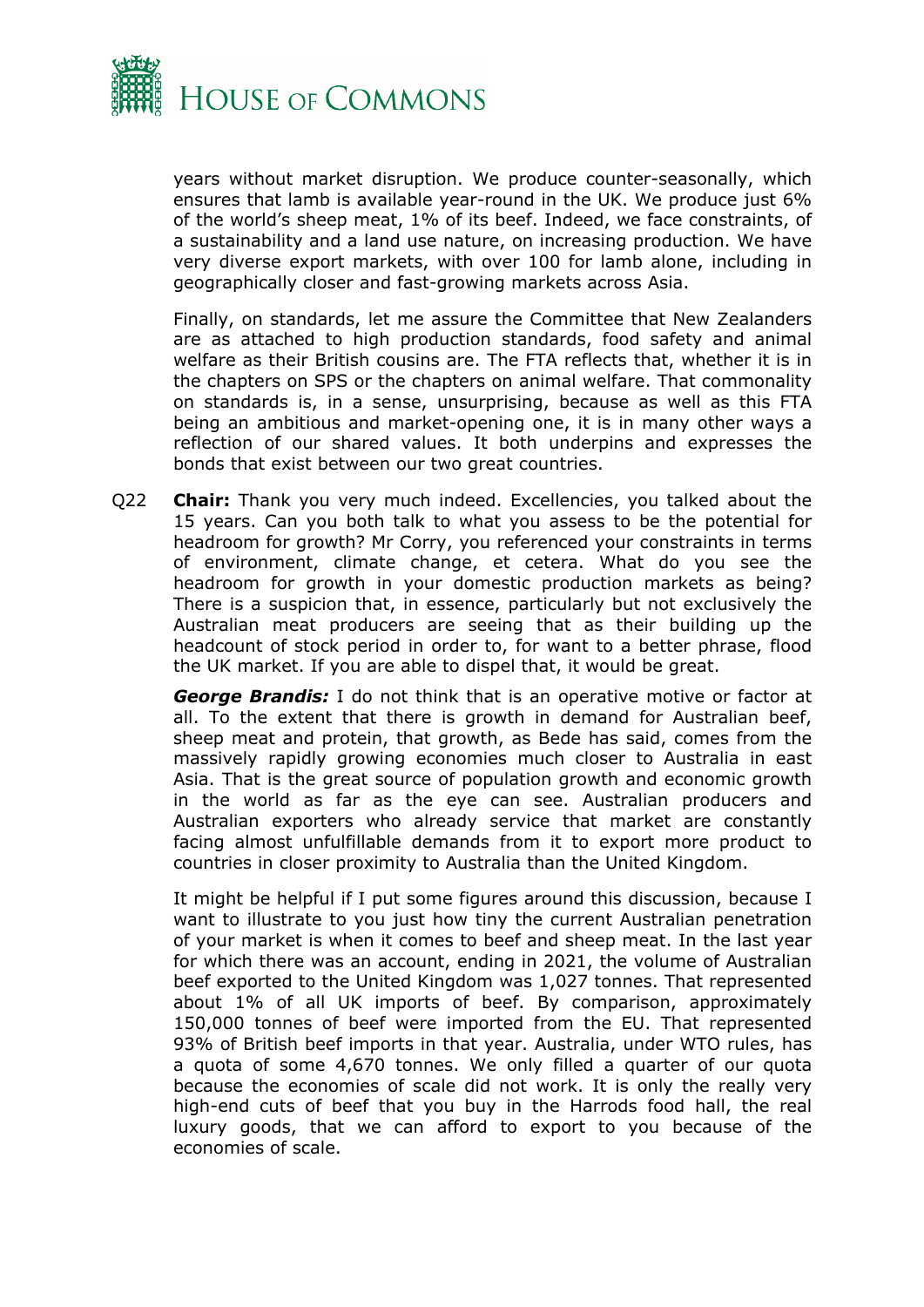

With sheep meat, it is a somewhat similar situation, though the quantities are a little larger. Last year it was 10,690 tonnes of sheep meat. That was only two third of our WTO quota. We start from an almost negligible base when it comes to beef and also sheep meat.

In concluding, can I commend to the attention of the Committee the evidence given last Wednesday to this House's Public Accounts Committee by Crawford Falconer, the chief trade negotiation adviser to your Government? He made the point that in the event that, as a result of the Australia FTA, there were to be a displacement effect—the same would apply to the New Zealand FTA—then that is much more likely to be a displacement of beef or sheep imported from the EU, just across the North sea, rather than brought halfway around the world from Australia or indeed New Zealand.

Q23 **Chair:** Thank you. That is incredibly compelling stuff. You have given us some very useful figures there. Are you able to give us any indication with regards to the cost of moving, let us say, a lamb carcass or beef carcass from Australia to the UK in comparison with Australia to China?

*George Brandis:* I do not have those figures before me, but can I take that on notice and provide them to you?

Q24 **Chair:** Yes, that would be fine. I do not want us to get into geopolitical things per se, but your production has been ramped up—has grown—in order to meet that apparently insatiable demand from south-east Asia. If there was a disruption to that demand, either as a result of those countries starting their own domestic production or just fashion change, et cetera, how does your domestic sector of production respond to that? Do they reduce production or do they just find other markets?

*George Brandis:* First of all, it is of course a hypothetical; it is not a problem that we have significantly encountered. If you are referring to the problems that Australia has been facing with China recently, for example, the demand for Australian protein is not just from China; it is from Japan, South Korea, Vietnam and Indonesia—a country of almost 300 million people. The big point with which I want to leave the Committee is this: the demand from our region is virtually insatiable, and that demand is growing as the population grows and becomes more prosperous, and those countries achieve a standard of living more comparable to other nations, which is what of course they aspire to—to have a prosperous, hungry, discriminating middle class.

**Chair:** That is an incredibly powerful and compelling argument.

*Bede Corry:* I will be brief. I can echo and endorse what George had to say. There are some similar facts from the New Zealand side of the Tasman. In terms of beef exports to the UK, the latest figures I have are from 2020. New Zealand's total beef exports that year constituted 512,000 tonnes. We exported 465 tonnes to the UK. For sheep meat, we exported 401,000 tonnes of sheep meat that year. Less than 10% of that came to the United Kingdom, despite having a significantly higher quota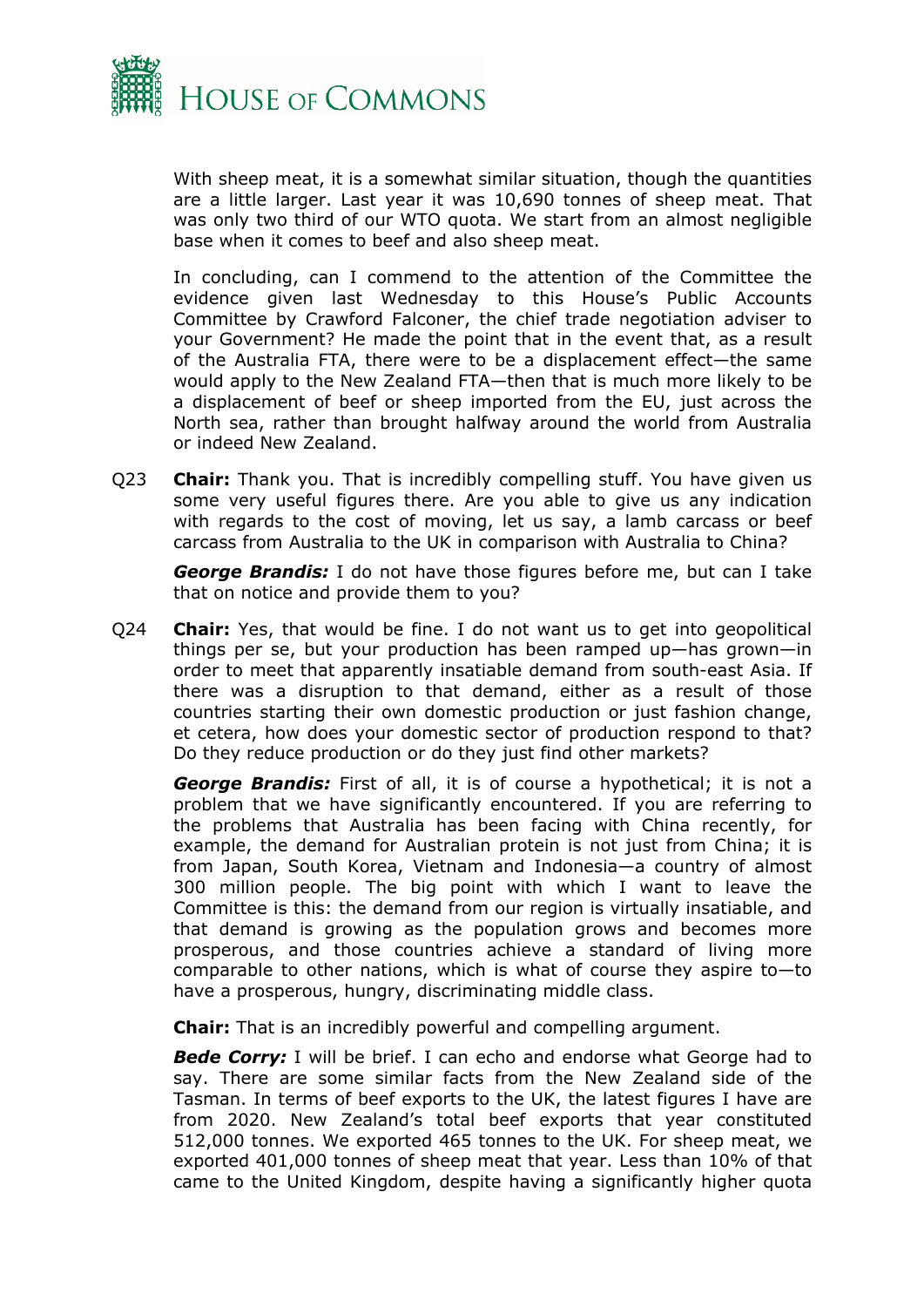

ceiling. We exported 425,000 tonnes of butter globally in 2020; 339 tonnes came to the United Kingdom.

Going to the base of your question—the headroom—I have talked about production limits. I have talked about alternative markets, as George has done very eloquently. I would also adduce a point about practicability. You cannot simply transition from exporting 30,000 tonnes of a product from one market to another one very easily, including a complex and highly discerning market like the United Kingdom. It does not just happen like a light switch. There is a big practicability point.

**Chair:** Nor does it happen in provision of transport logistics.

*Bede Corry:* Yes, indeed. There are supply chains, supermarkets' requirements and everything that goes to a leg of lamb landing on a supermarket shelf. I am, by profession and disposition, a champion of New Zealand lamb, but there is also the competitive nature of the United Kingdom's own agricultural produce, which we should not forget. The UK produces high-quality products for its consumers. They will also take that into account as well.

Q25 **Bob Stewart:** Your Excellencies, it is really nice to see you here. Thank you so much for coming. You have touched on my question already; it is about CPTPP and our approach to that. Do these free trade agreements that we are entering into help our application to be members of the CPTPP?

*Bede Corry:* In a word, yes, they do, principally by demonstrating that the UK is capable of reaching or achieving high-quality free trade agreements across every format of trade. It sends a very important signal about that.

*George Brandis:* I completely agree with that. By the way, where this is at is that the UK accession working group of the CPTPP is currently assessing the United Kingdom's application, which Australia supports, of course, as I know does New Zealand. There is a logical sequence in having the Australian FTA sorted, the New Zealand FTA sorted and the Japan trade agreement sorted, as three of the leading nations of the CPTPP, which gives you leverage in that negotiation. To have the bilaterals sorted with some of the leading economies gives you more leverage in dealing with the other members of the CPTPP.

I referenced this before, but this point was made in the evidence of Mr Crawford Falconer, who is one of the world's leading trade negotiators. Mr Falconer is a legend in this field. He is a New Zealander, by the way, but the UK Government were smart enough to hire him to be their chief negotiator. He was asked about this very question by your colleague, Mark Garnier, in his evidence last week. He addressed this very question at some length. I have given a very poor epitome of the evidence that he gave, but the answer is emphatically yes.

Q26 **Bob Stewart:** How long might it be before we could rejoice that we are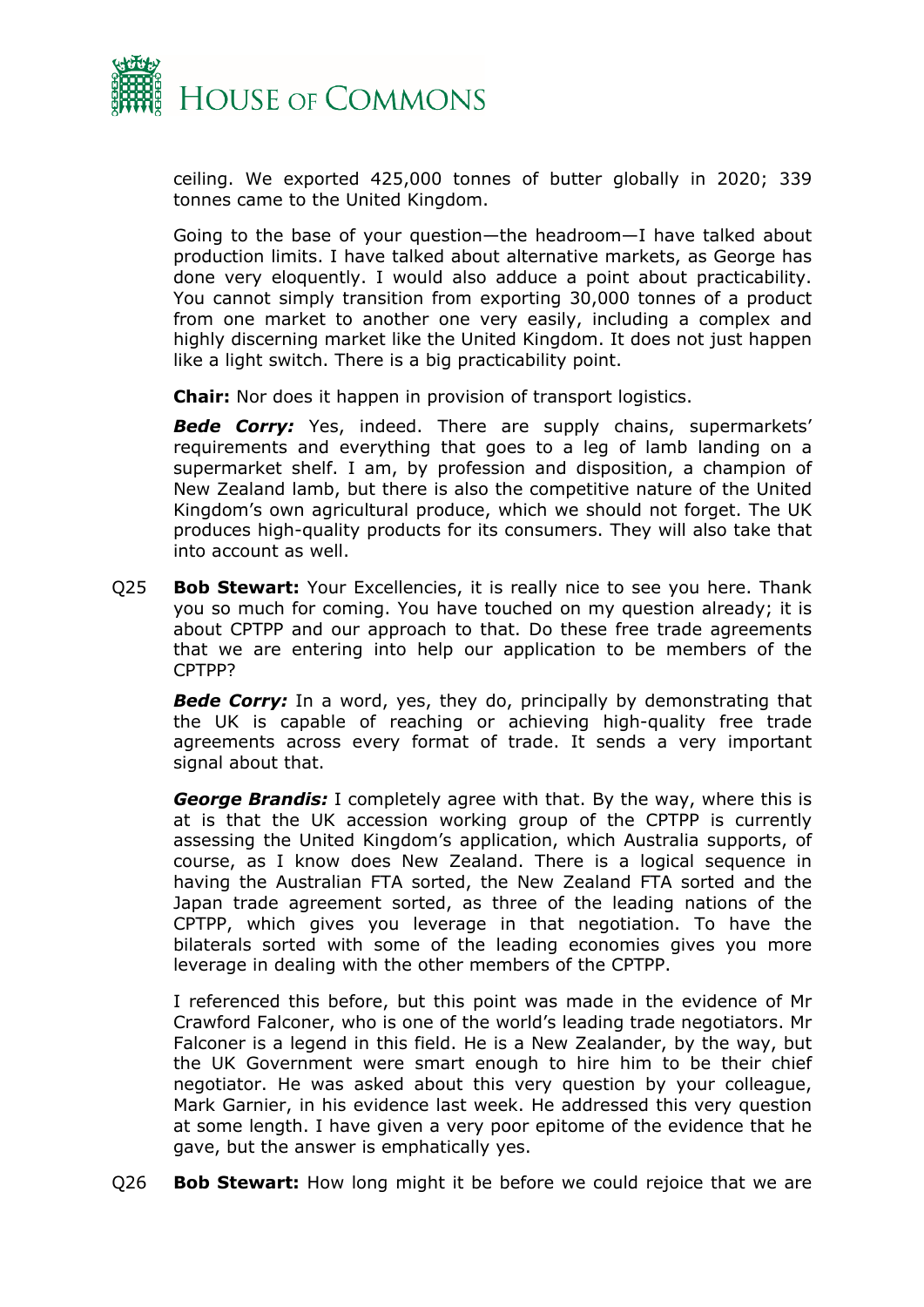

part of it? Do you think it is a year or two years?

*George Brandis:* It is my understanding that it is your Government's objective to accede to the CPTPP before the end of this year.

Q27 **Bob Stewart:** That sounds great. That is fabulous. Specifically looking at Northern Ireland and membership of CPTPP, do you think specifically being a member of the CPTPP will be a big boost for Northern Ireland? Of course, it is going to help; that is the immediate answer.

*Bede Corry:* CPTPP aggregates a population of 500 million people with a joint GDP of over £8 trillion. It includes very advanced economies with highly discerning consumers. It also constitutes a very large part of the world's meat-eating population. It can only be good news for British exporters, because it removes friction in trade from between the United Kingdom and some of the region's fastest growing economies.

**Bob Stewart:** I was almost tempted not to ask that, but I felt I ought to. I suppose, sir, you feel the same as that.

*George Brandis:* I do. I endorse what Mr Corry has said.

**Chair:** Unanimity is breaking out.

Q28 **Ian Paisley:** Your Excellencies, it is good to see you both here today. Happy Australia Day, George, in particular. You both make a very compelling case to keep a sense of proportion about the impact that this will have, in particular in the Northern Ireland sector of agrifoods, which is what we are discussing today. We heard something about the fears expressed from our previous panel about food dumping and product dumping. Is it your view that that fear is accentuated by the working of a protocol that does not allow, as we heard today, some products made in Northern Ireland to actually be exported to the EU, and therefore at the same time narrows the GB market also and therefore accentuates the problems that we have with regard to our market narrowing, and therefore a fear of dumping from anywhere coming about? Is it your view that that protocol poses more problems to us than the problems of dumping of products from New Zealand or Australia?

*George Brandis:* I am not going to be drawn, with respect, into commenting on what is a domestic political issue in the United Kingdom. I am aware, of course, that there are discussions between the United Kingdom and the European Commission at the moment concerning the Northern Ireland protocol. Let me make just one point that bears upon the topic before the Committee. The Australia deal has been signed and the New Zealand deal is under negotiation, so perhaps I can make this point in a way that Bede is not able to. The Northern Ireland protocol is specifically addressed in the Australia-UK free trade agreement in article 1.2.3. It is what lawyers call the non-derogation clause. Nothing in the Australia-UK FTA will derogate from the efficacy or operation of the Northern Ireland protocol.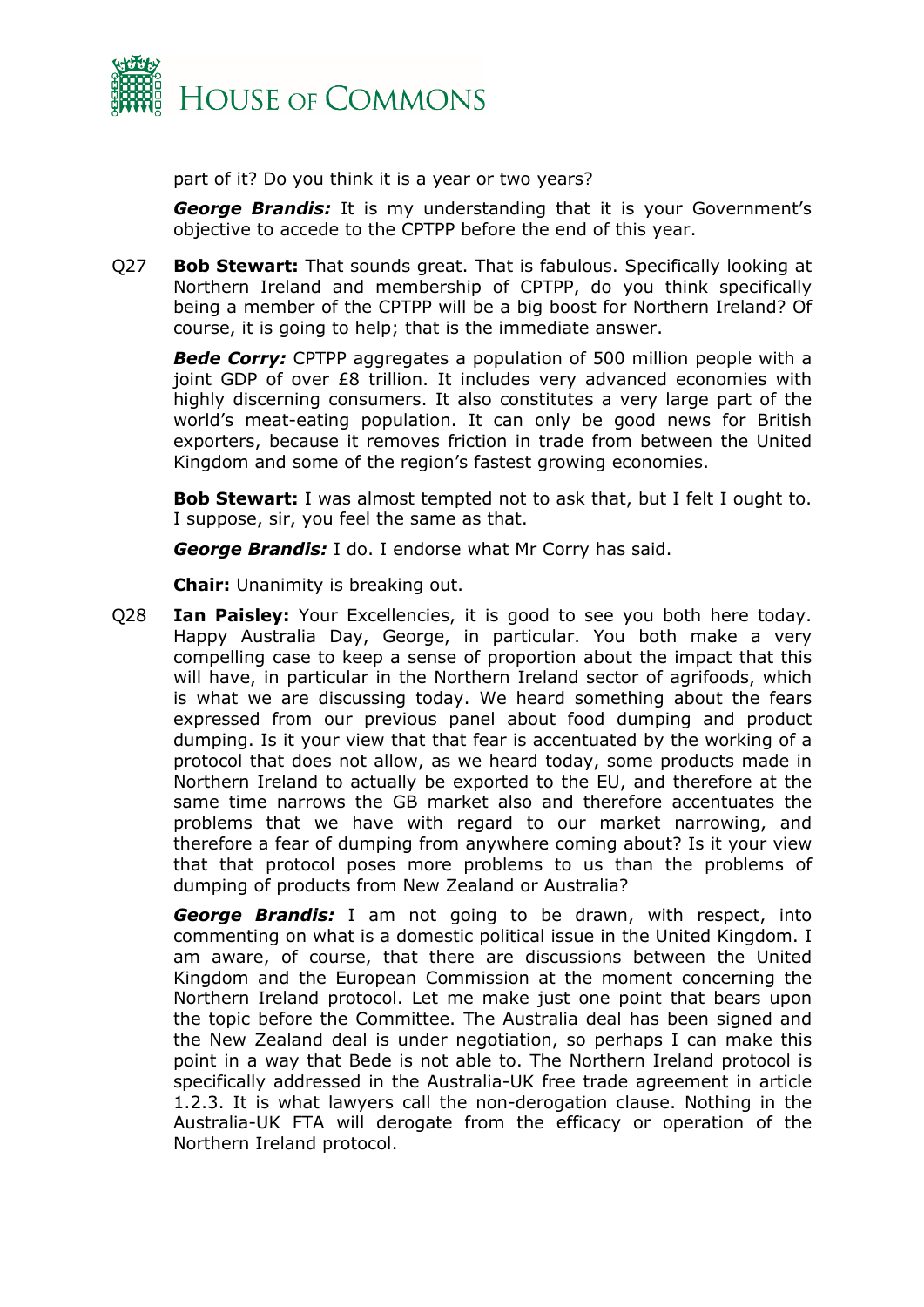

As to the merits from a public policy point of view of the Northern Ireland protocol in its current or any amended form, for reasons I am sure you will understand, I will refrain from commenting.

Q29 **Ian Paisley:** I appreciate that. Domestic issues that we heard about earlier, such as a local Bill that is going through the Northern Ireland Parliament or Assembly, and the protocol, are not affected by this. Alarms about dumping should be kept proportionate. Is that what you are telling us? They should keep that in proportion when they look.

*George Brandis:* There is no basis for any such alarm.

**Bede Corry:** I would only amplify by first saying that the concept of dumping seems a remote one in the first place. On the Northern Ireland protocol, all I can say at this stage is that the United Kingdom's negotiators have made the importance of it being duly reflected in our FTA very clear and that is something negotiators are still working on, pretty much as we speak.

Q30 **Sir Robert Goodwill:** It was interesting, Your Excellencies, to hear the figures in terms of the amount of lamb, beef and butter coming into the UK. Would you agree that possibly the farmers' unions here in the UK, particularly the English union, may have been crying wolf a little bit much, maybe for their own internal political reasons? They have a twoyear election process for the president of the National Farmers' Union. Do you feel that the press may have jumped on this bandwagon as well, and people's concerns really are not borne out by the figures?

*George Brandis:* Sir Robert, I am not going to reflect on anybody's motives.

**Chair:** I am not entirely sure either of our witnesses are qualified to answer that, nor should they be expected to.

Q31 **Sir Robert Goodwill:** Do you feel there is any evidence to demonstrate that these claims are borne out?

**Chair:** Yes, whether the concerns have been inflated is a perfectly legitimate question. The motivations for making those claims we can set aside.

*George Brandis:* Since I have been the Australian High Commissioner, I have engaged fairly frequently with the NFU, NFU Scotland and the Welsh farmers' branch of the NFU. I have not actually met with the Ulster farmers. I should tell you that I have listened very carefully.

**Chair:** That sounds like something that can be rectified quite quickly.

*George Brandis:* What has been said this morning and what they say has a certain familiarity to me. All I can say in answer to you, Sir Robert, is that none of these concerns, understandable though they may be, have been empirically verified. I frankly think they are misplaced.

**Sir Robert Goodwill:** That would apply to New Zealand as well.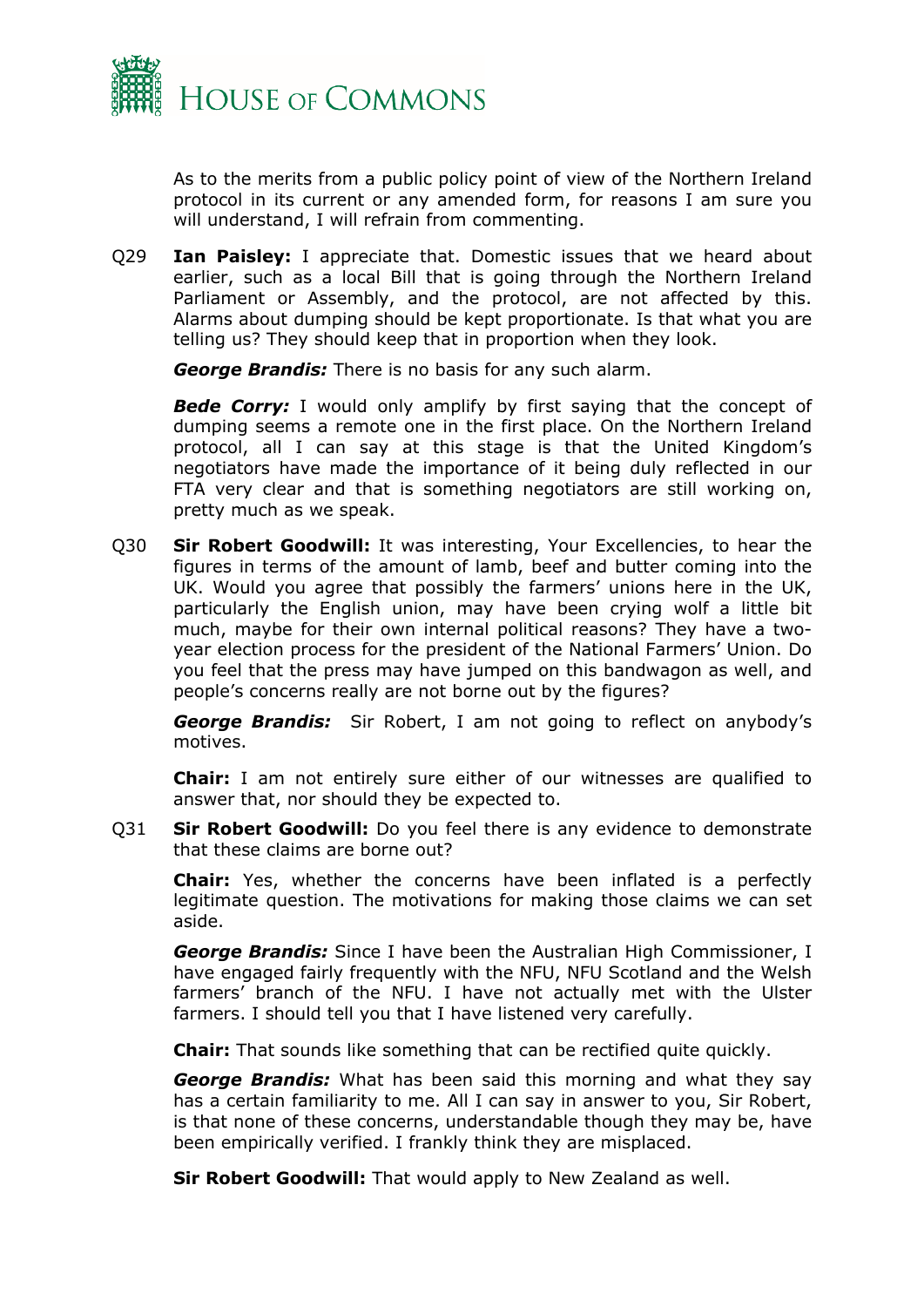

*Bede Corry:* I would simply add that I have remained very closely in touch with various branches of the NFU. To my regret, in view of the length of time I have been here under covid, I have yet to visit Northern Ireland. Visiting the Ulster Farmers' Union will be important for me. I would simply say that, in our engagement with the NFU, as George says, the concerns are familiar to us.

I would also make the point that there are a lot of issues that in fact unite farmers. I cannot speak for Australia, but I imagine this may well be the case. A lot of issues unite farmers, whether they are in the United Kingdom, Australia or New Zealand; we face many of the same challenges. Those issues are an important part of our dialogue, not simply the purported impacts of free trade agreements. Whether those issues are to do with farming and sustainability, farming and water use, farming and climate change or farming and animal welfare, there is a rich ground of co-operation between us that we are very keen to sustain.

*George Brandis:* Can I quickly add to that? That has absolutely been our experience as well. I am old enough to remember an equivalent time in Australia in the 1980s, when Australian farmers had a concern when we liberalised our international markets. Once the deal was done and once, in particular, the very long safeguards periods were agreed to out of respect for that concern, what we have found is that the NFU and its equivalent body in Australia, the National Farmers' Federation, have had an extremely constructive engagement on technical issues because, as Bede has said, farmers are farmers and have so much in common. What you will find is much greater and mutually beneficial collaboration and sharing of experience, knowledge, know-how, technical expertise and technique between Australian and UK farmers. The free trade agreement provides a framework for that, by the way.

**Sir Robert Goodwill:** Yes, I agree. We are very good at producing Scotch whisky and you are very good at producing wine. I am sure there is a lot of mutual benefit there.

**Chair:** The Irish are also very good at producing wine.

Q32 **Sir Robert Goodwill:** This is the Northern Ireland Committee and I would like to talk a little about protocol practicalities rather than maybe protocol politics. Turning to Mr Corry, how do you see getting New Zealand lamb on to the Northern Irish market working practically? Is it going to come to GB first and then across the sea, straight to Northern Ireland, or maybe via the EU? Has this been looked at in terms of how the protocol will work to get your products on to the market in Northern Ireland?

*Bede Corry:* To the best of my understanding, it is, in a sense, immaterial where the New Zealand lamb enters the United Kingdom. Nothing will change as a result of the free trade agreement in that respect. It is my working understanding—though I would have to doublecheck—that the lamb that enters, for example, Northern Ireland does so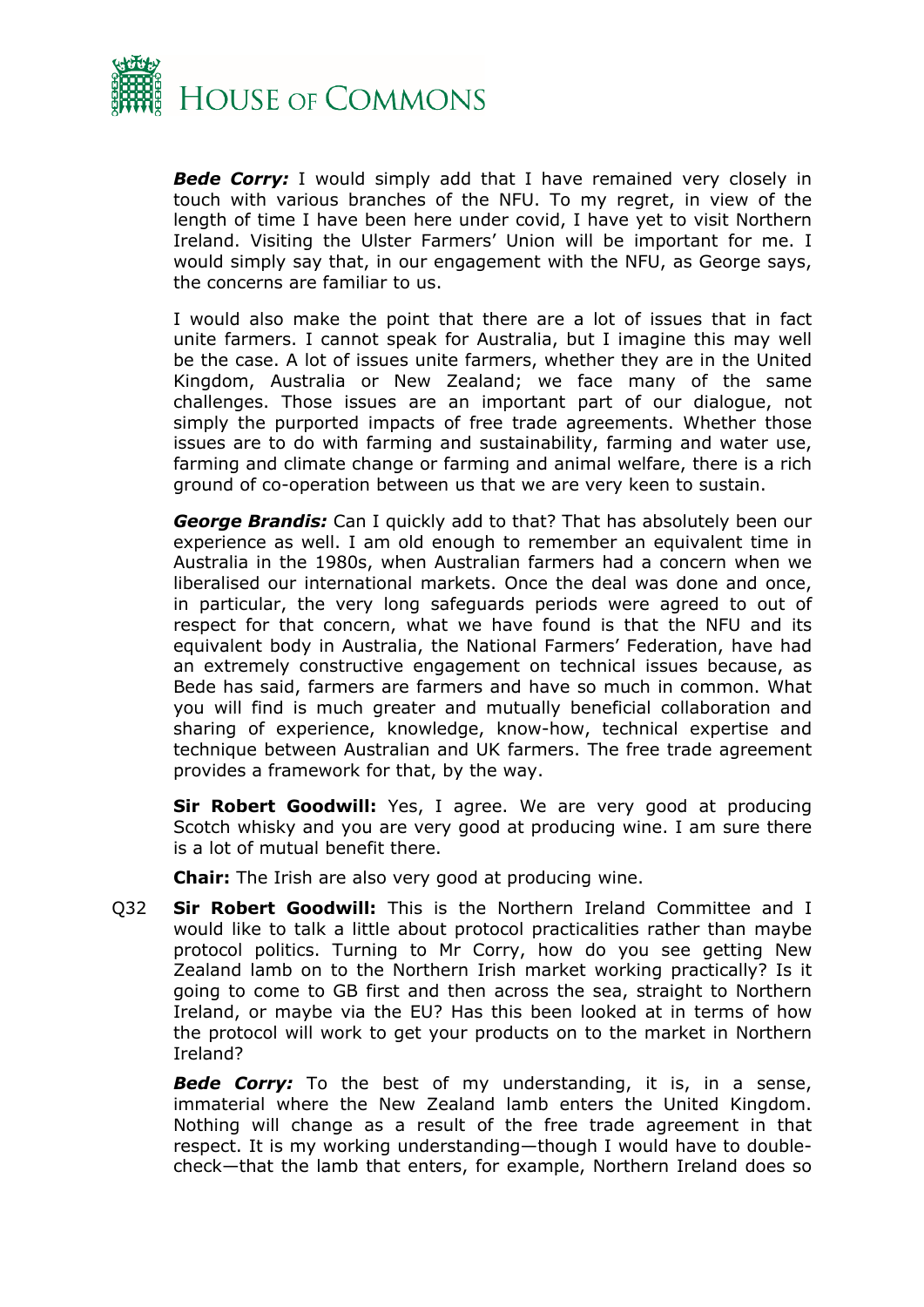

via a port somewhere in England or Wales, but I am not absolutely certain of that. There is nothing in the free trade agreement that would change the practicalities point.

There are obviously some issues, which we are working through, about the applicability of the Northern Ireland protocol as it relates to our tariff rate quota understandings and agreements with the United Kingdom. Those are being worked through by both sides and with the European Union. The free trade agreement does not have a bearing on the point of landing in Northern Ireland.

**Ian Paisley:** I am sorry to interrupt. If there was extra time taken in getting it, because of protocol delays from a port in Wales or England, across to Northern Ireland, would that affect the quality of your product? Would it concern you if, say, an extra four or five days were added to the import because of our protocol?

Q33 **Chair:** I presume it is transported mostly frozen, is it not, or deepchilled?

*Bede Corry:* It is chilled, I think. It is chilled and vacuum-packed and lasts for a long time. Whether or not there is an impact, in a sense, is a "How long is a piece of string?" question, depending on the delays, but I do not think four or five days would have any particular consequence there.

Q34 **Sir Robert Goodwill:** Mr Brandis, how does article 1.2 of the agreement, which recognises that the agreement may need to be applied differently in Northern Ireland and the rest of the UK and makes clear that the agreement should not stand in the way of implementing the protocol, affect your exporters' ability to sell into Northern Ireland?

*George Brandis:* We do not think it does. We do not anticipate that it will. The point I am at pains to make is the effect of that clause, that article, is to ensure that the law of the United Kingdom, on both Great Britain and Northern Ireland, is at all times consistent with the operation of the FTA and that the practice of the FTA is at all times obedient to domestic UK law.

Q35 **Sir Robert Goodwill:** Do you predict that the proportion, for example, of the UK-wide market or the Manuka honey market will increase as a result of the free trade agreement, and that the people likely to lose out are probably the other wine producers rather than any farmers here in the UK?

*George Brandis:* We hope so. We hope that our exports of wine to the UK and the opportunity of people in the United Kingdom to enjoy fabulous Australian shiraz, for example, will be greater. We expect that we will be primarily competitive with imports from Europe, not from domestic UK wine producers.

Q36 **Chair:** Both of you have referenced, perfectly sensibly, the costs of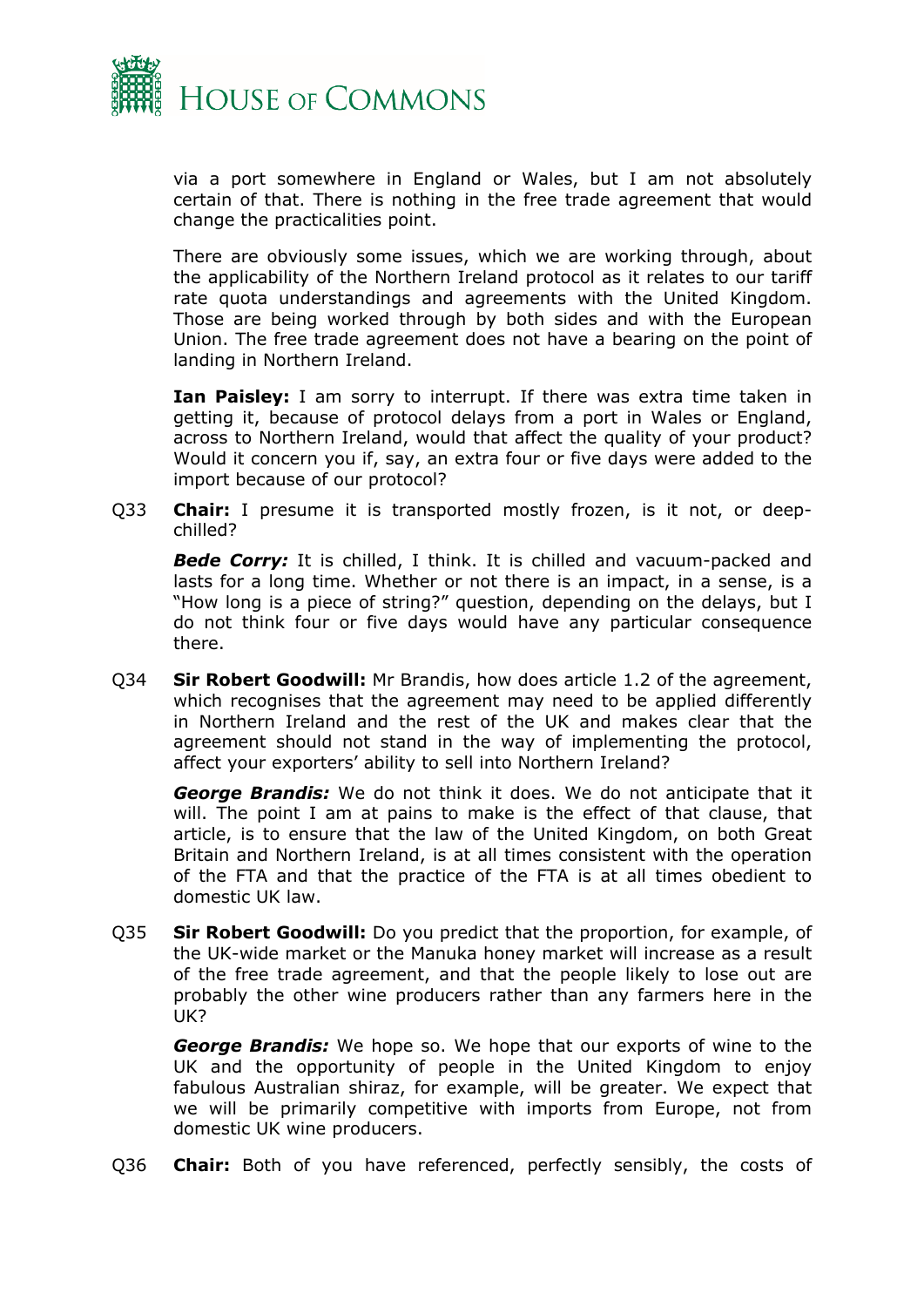

shifting and shunting product, irrespective of what it is, from one side of the world to the other. Therefore, the potential for a huge and rapid expansion of your export markets to the UK is effectively price-controlled and transport logistics-controlled. By the same difference—Mr Brandis, you referenced this—that you had spoken to a number of Northern Irish businesses who were keen to develop export opportunities to Australia and, one would have to presume, into New Zealand as well.

By the same token, those cost implications to your own consumer, whether it is an Australian citizen or a New Zealand citizen, is going to be the same, is it not, because you are sitting geographically close to a very big manufacturing set of economies and everything else? What sectors do you see, as far as the broader Northern Irish economy is concerned, that may be able to exploit opportunities of free trade agreements with your countries, notwithstanding those transport logistics costs?

*George Brandis:* With respect, I do not accept the premise. I will come to the question, but can I just challenge the premise? It all depends on the nature of the good or service. Obviously, with services like financial services, transport and logistics are irrelevant, but also for manufactured goods, for example, the transport logistics issues and the cost issues for, for example, mining equipment will be entirely different from the transport logistics issues for a commodity, particularly a perishable commodity. With respect, it is not the same.

Q37 **Chair:** It is never going to be cheaper, is it, to move something from Northern Ireland, or indeed the wider UK market, if a comparable product is made in China, for example, whether it is mining equipment or whatever? That would just be eccentric, would it not?

*George Brandis:* I understand that, but the point that I am at pains to make is that there are certain very high-quality products that are produced in Northern Ireland.

I indulged the Committee with the anecdotes of some of my discussions with Northern Ireland companies, for example Powerscreen, which builds crushing machines used in the mining, construction and recycling industries. That company produces an extremely high-quality product, much in demand in Australia because Australia has a voraciously hungry mining sector. The mining sector is not just about digging minerals out of the ground; it is also about the mining engineering that enables the mining activity to occur, which involves construction domestically and, very frequently, the importation from elsewhere of high-end, elaborately transformed manufactured goods specific to the mining sector.

CDE Global, with whom I met, designs and manufactures wet processing plants, which are applied in processing sand and aggregates, mining waste recycling, industrial sand and in the environmental sector. That is another Northern Ireland company.

Q38 **Chair:** In shorthand, you definitely see that there are opportunities for NI plc to grow their business opportunities, certainly in your jurisdiction. Mr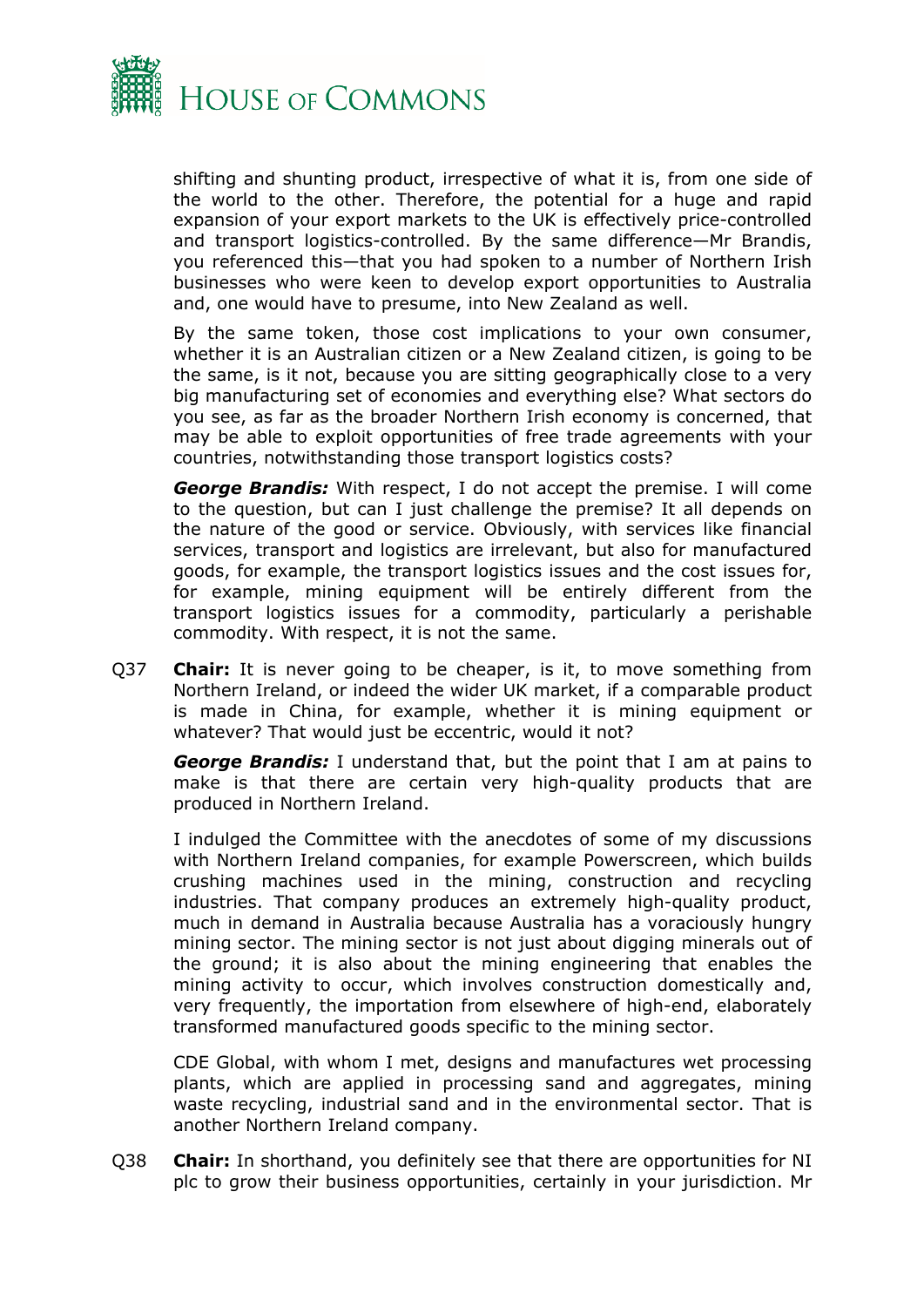

Corry, would you say that was the same? It may be in a different sector.

*Bede Corry:* Yes. I am indebted to the Department for International Trade for advice, for example for a bus manufacturing company in Northern Ireland called Wrightbus.

**Chair:** I was going to say, "It would not be called Wrightbus, by any chance, would it?"

*Bede Corry:* I was not aware there was an immediate interest in the Committee.

**Ian Paisley:** It is a business in my constituency.

**Chair:** It is in Mr Paisley's constituency. It is probably one of your largest employers, Ian, is it not?

**Ian Paisley:** It is coming to be one of the largest employers in Northern Ireland, yes.

*Bede Corry:* I am aware of textile producers such as Ulster Weavers, which exports to New Zealand and will benefit from the reduction on tariffs and so on and so forth.

*George Brandis:* One thing always to remember about the export opportunities under the FTA—I am speaking in a generalisation here—is the Australian economy, for an advanced economy, has a relatively small manufacturing sector. It has a very prosperous manufacturing sector but, as a proportion of GDP, it is relatively small, certainly smaller than the United Kingdom. It has a relatively large commodities sector. It has a very big services sector. Of all of the opportunities that I see for the United Kingdom, including Northern Ireland, the manufacturing sector is one of the areas that is richest with opportunity.

Q39 **Chair:** Thank you; that is very helpful. In the earlier panel, the topic of climate change was touched upon. You will be pleased to know I am not going to ask for your views on the Private Member's Bill currently before Stormont. What I would like to ask particularly you, Mr Brandis, is this. Here we are, in the year of COP26. All of us are seized of the climate challenges, and yet climate change seems to have been inserted, deleted, watered down etc in the text of the FTA between the UK and Australia. Do you think that sends a very good message? Would you say that that is a regrettable step?

*George Brandis:* I do not agree with you, with respect, sir. In the Australia-UK FTA, Australia commits to observing its Paris targets. Meanwhile, at COP26 Australia committed to the net zero by 2050 ambition. Now, one feature of the debate about climate change and emissions reduction in Australia has been this: we have been conservative in promising, because we have been absolutely determined not to promise what we cannot deliver. Therefore, what we have seen is Australia has always over-delivered.

**Chair:** It is usually the best way: under-promise and over-deliver.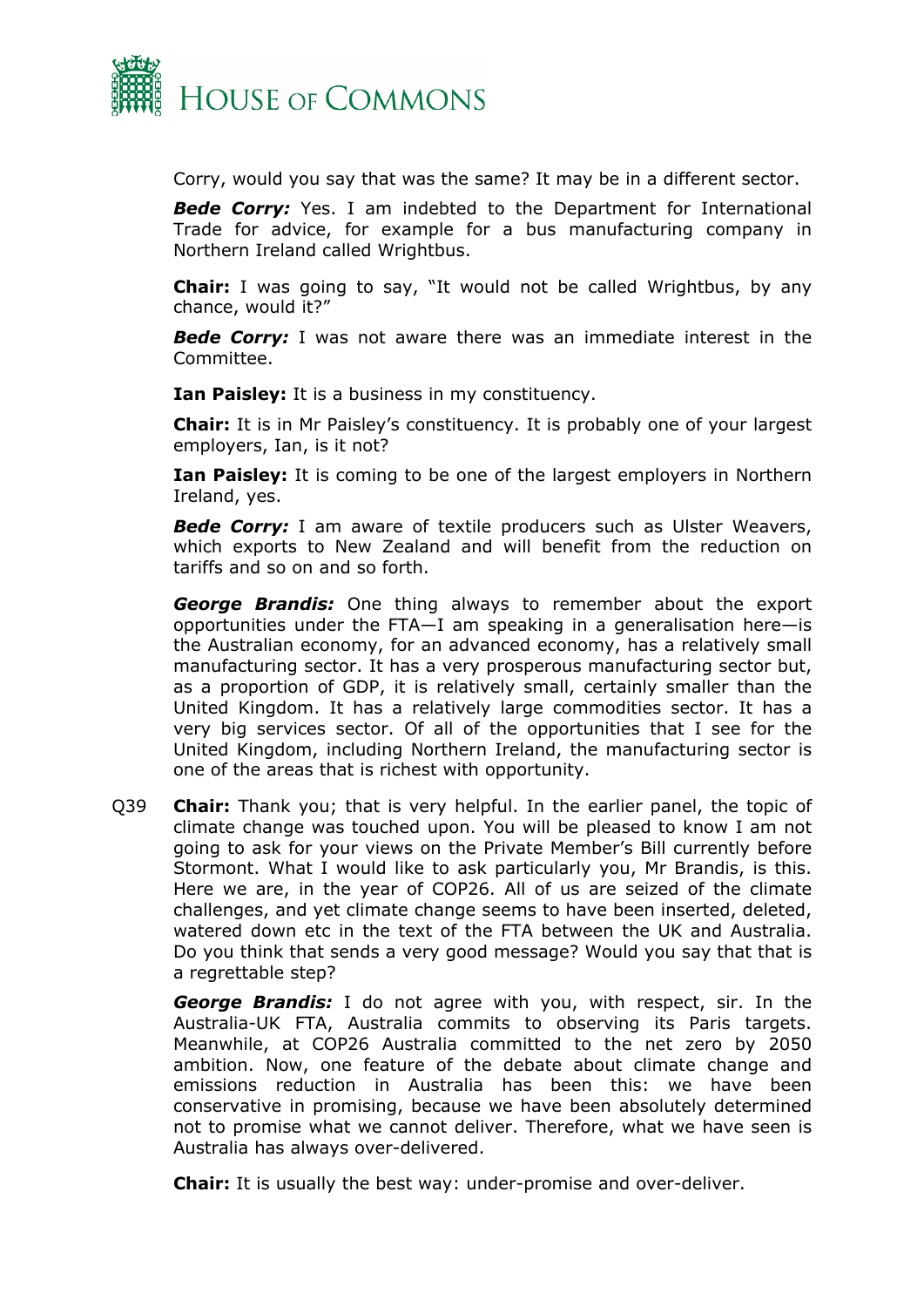

*George Brandis:* That is correct. There is something in the DNA of Australian politics, and we learnt this at the feet of the great John Howard, for whom it was a mantra: always under-promise and overdeliver. For example, our 2030 target was for a reduction of emissions from a 2005 baseline of 26% to 28%. We will massively overreach that target because we chose a relatively conservative target. We also published a technology-based road map to demonstrate, in a scientifically defensible way, how we would get there. We did that just before COP26. We Australians do not make rhetorical claims that we cannot back with the science.

Q40 **Chair:** Before I turn to Stephen Farry, I just want to ask both of you something. You may have the figures to hand. They may not exist or you may need to get back to us. Irrespective of where it may go, what headroom is your relevant Government Department's assessment of the potential for growth in Australian and New Zealand production in beef and sheep, i.e. the percentage increase of the growth of the national herd and the national flock? That is irrespective of which market.

*George Brandis:* I understand the question and I cannot give you a figure, because the Australian beef and sheep meat industries are prosperous industries in which assets and capital are fully deployed. They are fully deployed to service the existing markets. I am not saying there is not headroom, but it is not as if these are stranded or wasted assets. These assets, which are an important part of the Australian economy, are very well developed and efficiently employed at the moment.

Q41 **Chair:** Would we be correct to presume that, say, access to both pasture and a regular supply of water are, by definition, natural constraints on the growth of the herd and the flock?

*George Brandis:* Yes. The physical geography of our two countries is so different that we have larger pasture and we have less water than you do. That is a generalisation.

**Chair:** Most people have less water than us. Most people have less water than Northern Ireland, so that is always a given.

*George Brandis:* The particular production circumstances of each country are peculiar to it, but my response to your question, sir, about headroom is that this is a very old and very efficient Australian industry in which capital has been efficiently employed and adapted to the circumstances of Australian geography and climate for many decades.

*Bede Corry:* I have a few facts and figures, but I will also take the opportunity to address your climate change question afterwards. Starting with the facts and figures—forgive me for reading this out loud but they do not come naturally off my tongue—estimates for some of New Zealand's key primary sectors show that production is forecast to plateau or in some cases drop over the next eight years. For example, beef and veal production, which totalled at 705,600 tonnes in 2020, is expected to drop 661,400 tonnes by the year 2030. Similarly, New Zealand's exports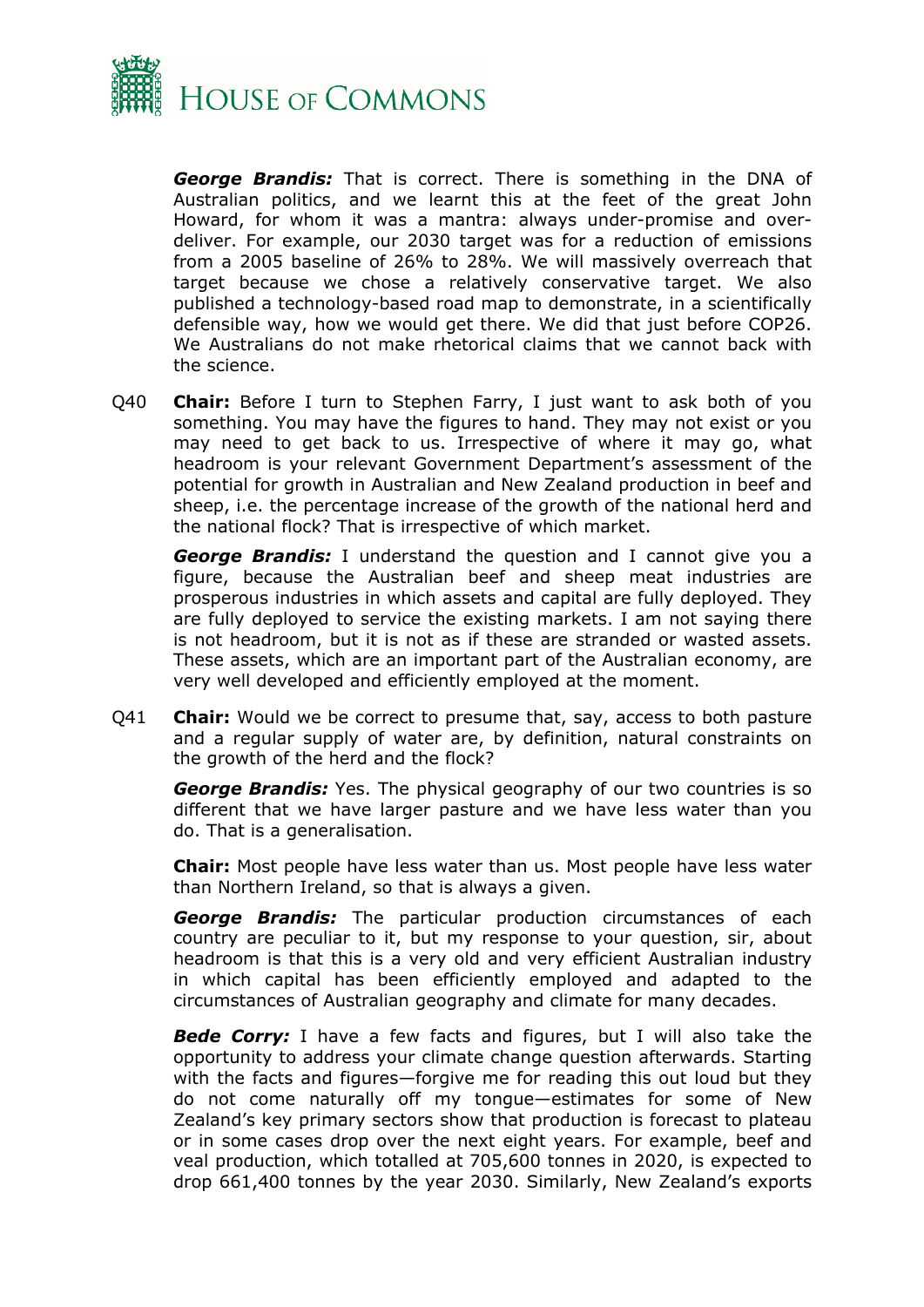

are not forecast to grow massively in the lead-up to 2030. Sheep meat exports, which were at 459,000 tonnes in 2020, are expected to drop slightly to 436,000 tonnes by the year 2030.

Turning to climate change, I am pleased to have the opportunity to talk about this, including in light of some of the commentary in the first session. The first point is that the primary way to tackle climate change is through climate change policy. You cannot expect free trade agreements to somehow bear the weight and be the solution. However, we think they should make an important contribution to the solution. In New Zealand's agreement in principle document, we affirm the commitments that New Zealand has made under the UNFCCC and Paris agreement. Quite how that is expressed in the final legal text is something that is currently being worked on.

I have a couple of additional and important points. I mentioned that our trade and environment provisions in the agreement are far-reaching ones. The agreement also promotes trade in environmentally-friendly goods and services that support a transition to a low-carbon economy. We will also agree commitments on environmentally harmful subsidies to help the transition away from fossil fuels. We will also address an area that we have not discussed today, inadequate fisheries management, through subsidies and the like. There is perhaps more than meets the eye on climate change in the realm of modern FTAs.

**Stephen Farry:** I just want to ask a couple of questions around food standards and animal welfare. I will turn first of all to High Commissioner Brandis. Before asking the question, however, I want to correct a wrong. As a Northern Irish MP, I feel I have more latitude than my English counterparts to mention this. It is remiss of us not to have congratulated you on the Ashes victory.

**Chair:** You always have to rake over the most sensitive issues.

**Fay Jones:** We nearly got through without anybody mentioning that.

**Ian Paisley:** He did not mention tennis.

**Chair:** Could we strike that from the record?

Q42 **Stephen Farry:** It is said and cannot be taken back. What significance, if any, do you put on the non-binding chapter on animal welfare and the antimicrobial resistance in the UK-Australia FTA?

*George Brandis:* Mr Farry, the first point I would make to you is that, just as each nation's industry is different, reflecting its geography, its climate and so forth, each nation's animal husbandry practices will reflect that as well. What we are concerned with here is with outcomes. I reject entirely the suggestion, which has been bruited about in this debate from time to time, that Australia somehow has inferior animal welfare practices. I am emboldened to say that because the objective assessor of animal welfare standards, the World Organisation for Animal Health, carried out an independent audit or veterinary assessment of animal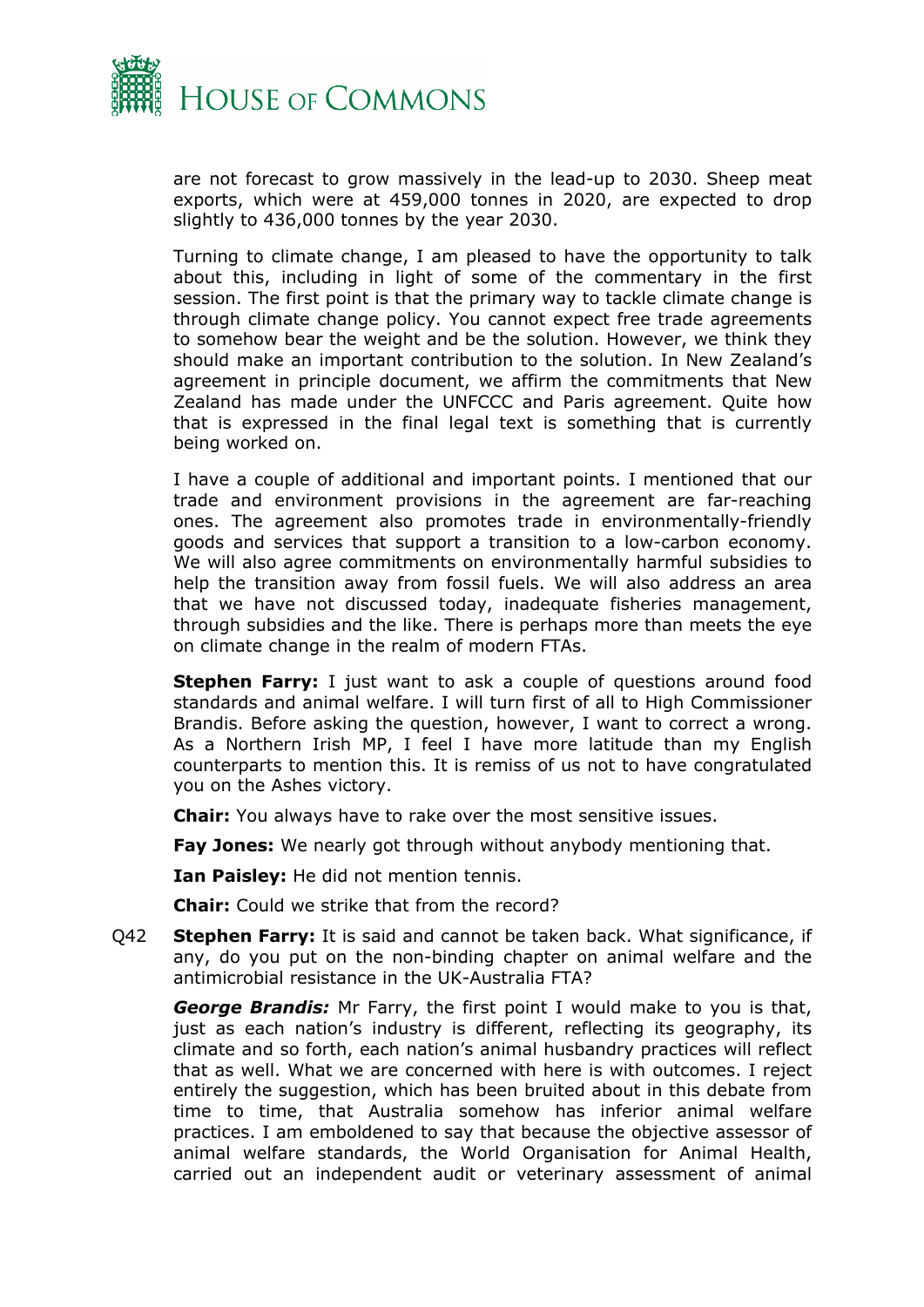

welfare standards in the Australian pastoral industry in 2015. It concluded that Australia met with its highest level—level 5 of a five-level standard—of animal welfare practices in its industry. The suggestion that Australia's animal welfare practices lead to an inferior animal welfare outcome—although they are in some respects different—is something that we reject entirely.

Q43 **Chair:** Can I just ask you to clarify one thing? You mentioned 2015. Have your prevailing domestic standards altered in any way in the intervening time, coming up to seven years?

*George Brandis:* It is absolutely the case that they have not lessened. One of the reasons it is a little difficult to address this argument, which is a point sometimes overlooked, is that, with Australia being a federation, most of the regulations of animal welfare standards are state regulation. That is why a rhetorical point has been made by some that Australia does not have certain prohibitions or strictures. On close analysis, those who make that claim have only been looking for legislation of the national Parliament, but that is not what the national Parliament does. It is regulated at a state level. That oversight has been productive of a lot of misunderstanding, by the way, in this debate.

Australia's animal welfare standards, as in this country, are constantly under review and constantly improving. Where they were in 2015 is certainly not below. I would make bold to say, without being able to particularise on a state-by-state basis, that the strictures are greater now than they were then.

Q44 **Stephen Farry:** Even if you took the presumption that there are different approaches from different starting points to those animal standards, would you nevertheless concede that the approach in the different jurisdictions in Australia to animal welfare more readily lends itself to mass production than the approach perhaps we will be taking in the United Kingdom?

*George Brandis:* We have larger flocks and herds. That is just a natural consequence of the fact that there are larger flocks and herds.

Q45 **Stephen Farry:** The UK approach is constantly changing. For example, Parliament is currently considering legislation on animal sentience. Is that on the agenda in Australia?

*George Brandis:* I will have to take that on notice, Mr Farry. I am not in a position to answer your questions.

Q46 **Stephen Farry:** It is a similar question for High Commissioner Corry in terms of the equivalent chapter in the UK-New Zealand FTA.

**Bede Corry:** It should be unsurprising, given the commonality of values and outlook, that New Zealanders are as attached to animal welfare and high food standards as their British cousins, as I said in my introductory statement. It is already reflected in some really important documents,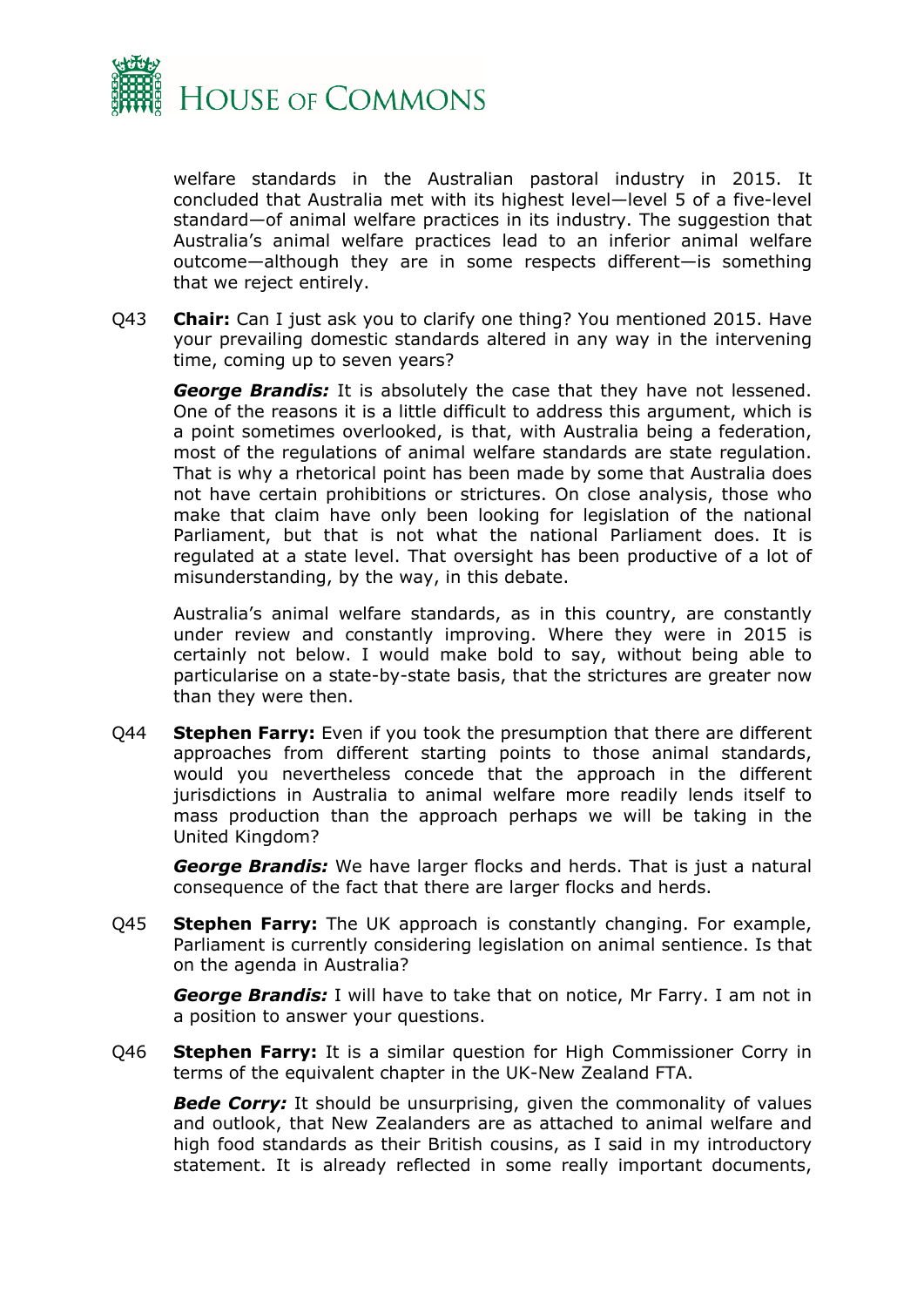

including the veterinary agreement that obtains between us, and the sanitary agreement, which is built upon by this FTA, including in the area of antimicrobial resistance, and is further built upon by the animal welfare chapter. As George has said, farming practices may differ as a function of climate and other considerations, but the important thing to do is to ensure that the outcomes are comparable. This agreement recognises that it is important not to weaken standards and that it is especially important not to weaken them to attract trade and investment. It establishes a joint working group to ensure that we can both remain at the leading edge of animal welfare standards. It is something that is really important to us.

Q47 **Stephen Farry:** I will just ask both of you this in conclusion. I appreciate this has been touched upon to a large extent already but, in listening to the representatives from the Northern Ireland agrifood sector and their concerns that they expressed around differences in food production techniques, is there anything you would want to add further, just to respond to those concerns?

*George Brandis:* I cannot remember the name of the gentleman, but at the very end of the last session one of your witnesses said that we need to get away from the idea that farming sits in an island shut off from food processing.

**Chair:** That was Mr Bell.

*George Brandis:* Mr Bell is right. One point I would make about the Australia-UK FTA—I am sure this will be able to be said about the New Zealand FTA as well—is that it does acknowledge that, and the opportunities for British processed food into the Australian market are part of the discussion as well. That is an area in the broad agricultural sector where there is nothing but opportunity. We expect that there will be a lot more processed food exported from the UK to Australia, just as we would hope that there is some more beef and sheep meat imported by the UK from Australia. We have to take a global view, as Mr Bell very wisely said, of the whole of the sector. There are opportunities as well as perceived, though largely imagined, risks for the whole of the agricultural sector in this FTA.

*Bede Corry:* I will add briefly to what George said. Let me take this opportunity because I realise that there was a component missing from my answer to your previous question on animal sentience, which is that, as I understand it, the concept or the construct of animal sentience is already reflected in the relevant New Zealand legislation.

Would I have anything to add in relation to what I heard earlier? As both of our comments have suggested this morning, I would just challenge the concept that the benefits of both FTAs are only in one direction. From some of the things you have heard this morning, I hope you can see the opportunities that lie ahead for British exporters under the FTA. I hope you can see the benchmarks that the FTAs set for subsequent UK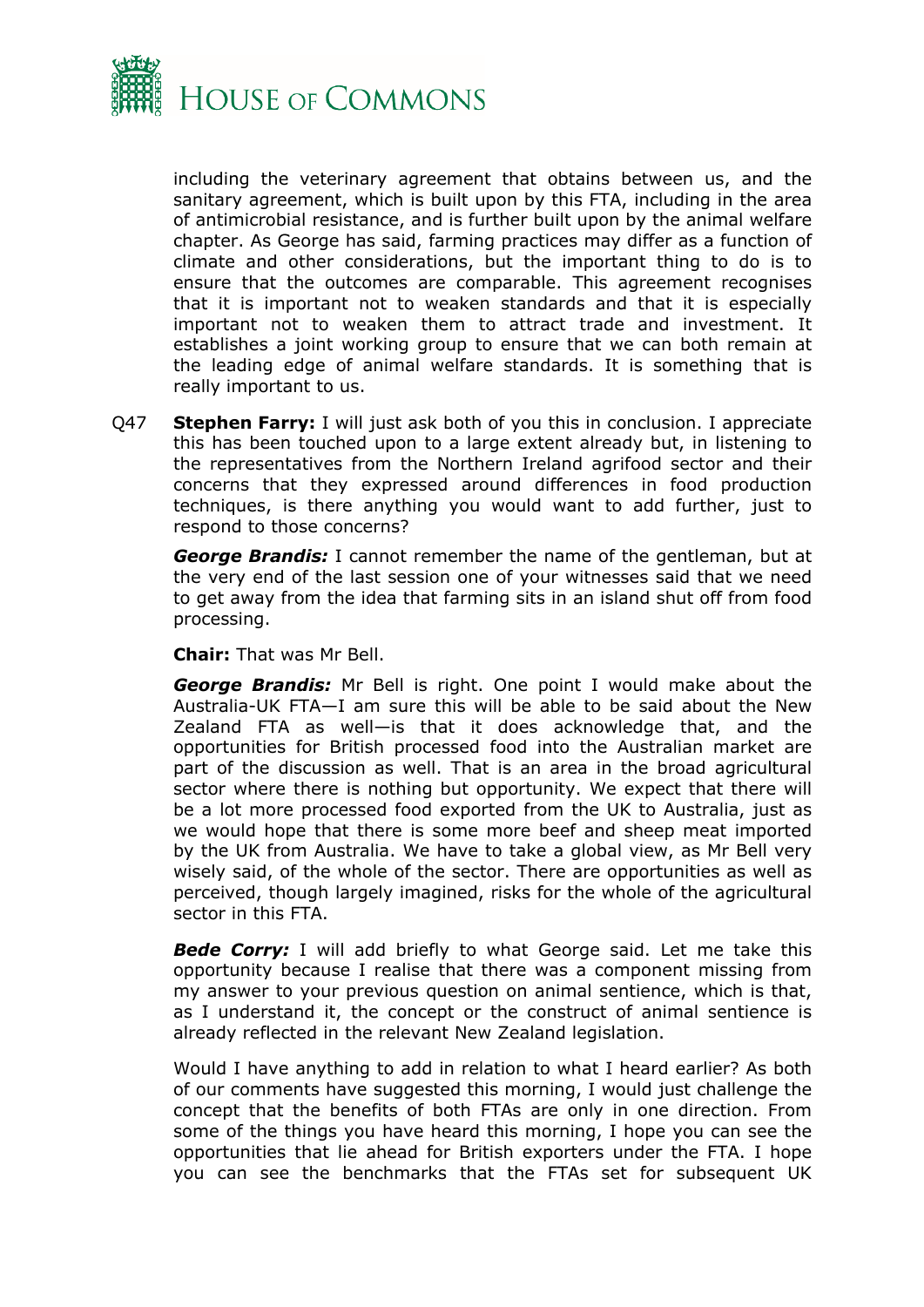

negotiations. I hope you can see the way in which it is an important pathway along the road, as Mr Stewart said, to CPTPP and so on and so forth.

Q48 **Stephen Farry:** If I just make a closing comment, certainly from the perspective of Northern Ireland—I am sure Ian would share this as well our greatest export to both of your countries has been people. The number of Australians and New Zealanders who, either in term of heritage or people who are there in recent years, have come from Northern Ireland is immense. Even talking to people from Northern Ireland, the number of people who have relatives in Australia and New Zealand moving backwards and forwards is huge. At a personal level, the links are massive. There is a lot more we can do in terms of the actual trading links as well.

*George Brandis:* I am glad you make that point, and I of course agree with you. It takes us to a broader point about this agreement. It is a point that Lord Grimstone made in a seminar I participated in last year. He said, "Look, it is wrong to think of this as a free trade agreement", because it is much broader than that; it is really a partnership agreement between two countries, and that is nowhere more seen than in the movement of people provisions.

For example, one of the tremendous provisions of the Australia-UK FTA it is a side agreement but it is part of the deal—is to enable young people to live, work and study in our respective nations for a lot longer. At the moment, young people—defined as anyone under 30—can come to live, work or study in Australia on a one-year visa and then they can apply for an extension for a second year. Under the agreement we have now signed, for a start, the definition of a young person has been expanded from 30 to 35, so you have a whole cohort of people who have suddenly been made young again by the operation of the FTA.

*Bede Corry:* That is good.

*George Brandis:* The unqualified period has gone from one year to three. Now, there are endless numbers of young Australians who would love to spend some time living, studying, working in the United Kingdom. I know that there are lots and lots of British people—no doubt from Northern Ireland as much as from England, Scotland and Wales—who would love to spend a few years living in Sydney, Perth or Brisbane and enjoying the wonderful Australian lifestyle.

**Chair:** The advocate for the Australian tourist board has been heard loud and clear, Mr Brandis. I am conscious of time. Can I just have Mr Corry on that? It is an incredibly telling point that you make and we are grateful.

**Bede Corry:** I know you want me to be brief. On the importance of the Northern Ireland-New Zealand people relationship, it is given testimonial